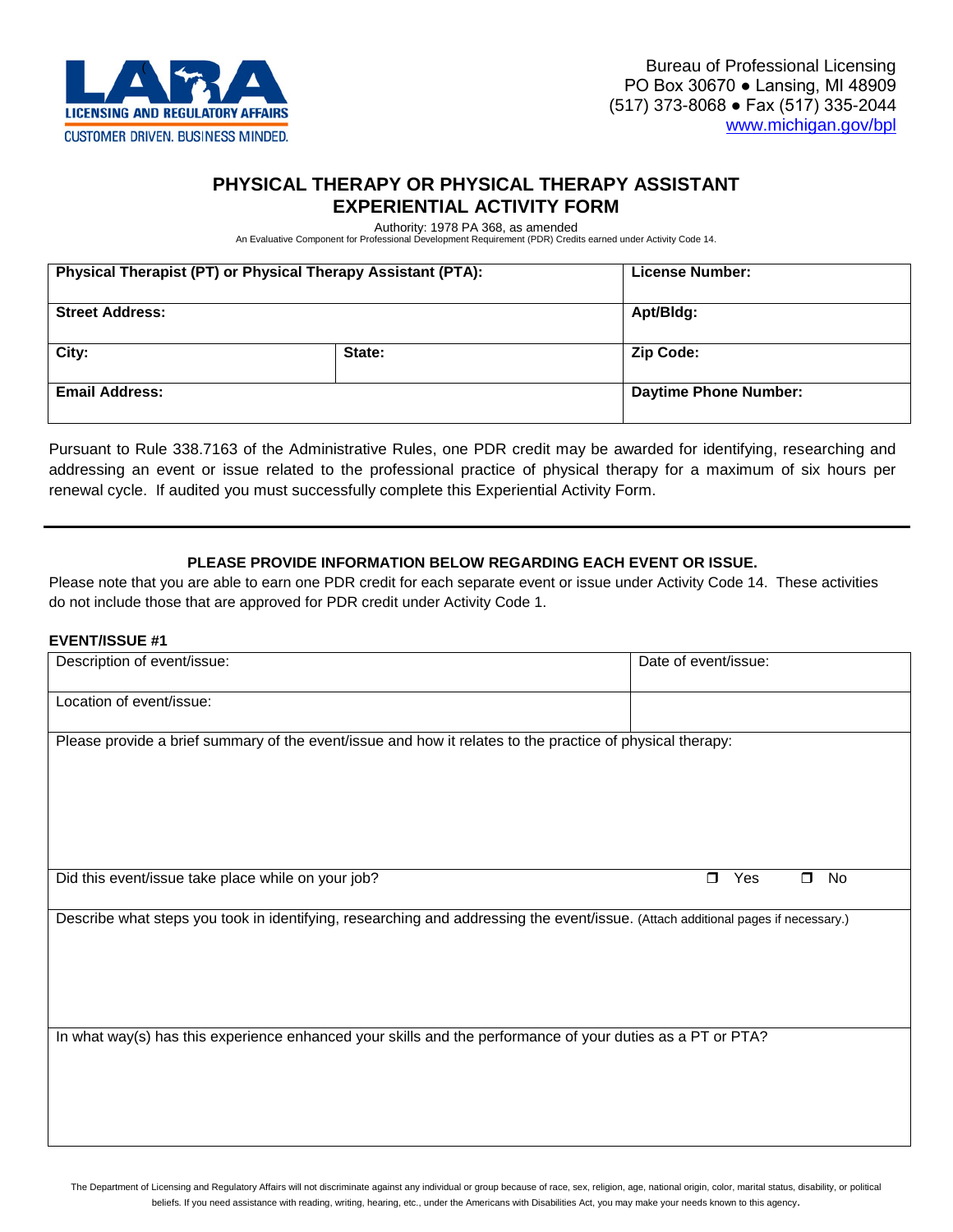## **\*YOU MAY MAKE ADDITIONAL COPIES OF THIS PAGE AS NEEDED.\***

| TOO MAT MANE ADDITIONAL COPIES OF THIS PAGE AS NEEDED.                                                                           |                      |  |
|----------------------------------------------------------------------------------------------------------------------------------|----------------------|--|
| EVENT/ISSUE #______ of _                                                                                                         |                      |  |
| Description of event/issue:                                                                                                      | Date of event/issue: |  |
|                                                                                                                                  |                      |  |
| Location of event/issue:                                                                                                         |                      |  |
|                                                                                                                                  |                      |  |
| Please provide a brief summary of the event/issue and how it relates to the practice of physical therapy:                        |                      |  |
|                                                                                                                                  |                      |  |
|                                                                                                                                  |                      |  |
|                                                                                                                                  |                      |  |
|                                                                                                                                  |                      |  |
|                                                                                                                                  | $\Box$<br>$\Box$     |  |
| Did this event/issue take place while on your job?                                                                               | Yes<br>No            |  |
| Describe what steps you took in identifying, researching and addressing the event/issue. (Attach additional pages if necessary.) |                      |  |
|                                                                                                                                  |                      |  |
|                                                                                                                                  |                      |  |
|                                                                                                                                  |                      |  |
|                                                                                                                                  |                      |  |
|                                                                                                                                  |                      |  |
| In what way(s) has this experience enhanced your skills and the performance of your duties as a PT or PTA?                       |                      |  |
|                                                                                                                                  |                      |  |
|                                                                                                                                  |                      |  |
|                                                                                                                                  |                      |  |
|                                                                                                                                  |                      |  |
|                                                                                                                                  |                      |  |

#### **EVENT/ISSUE #\_\_\_\_\_ of \_\_\_\_\_**

| Description of event/issue:                                                                                                      | Date of event/issue:          |
|----------------------------------------------------------------------------------------------------------------------------------|-------------------------------|
| Location of event/issue:                                                                                                         |                               |
| Please provide a brief summary of the event/issue and how it relates to the practice of physical therapy:                        |                               |
| Did this event/issue take place while on your job?                                                                               | Yes<br>No<br>$\Box$<br>$\Box$ |
| Describe what steps you took in identifying, researching and addressing the event/issue. (Attach additional pages if necessary.) |                               |
| In what way(s) has this experience enhanced your skills and the performance of your duties as a PT or PTA?                       |                               |

The Department of Licensing and Regulatory Affairs will not discriminate against any individual or group because of race, sex, religion, age, national origin, color, marital status, disability, or political beliefs. If you need assistance with reading, writing, hearing, etc., under the Americans with Disabilities Act, you may make your needs known to this agency.